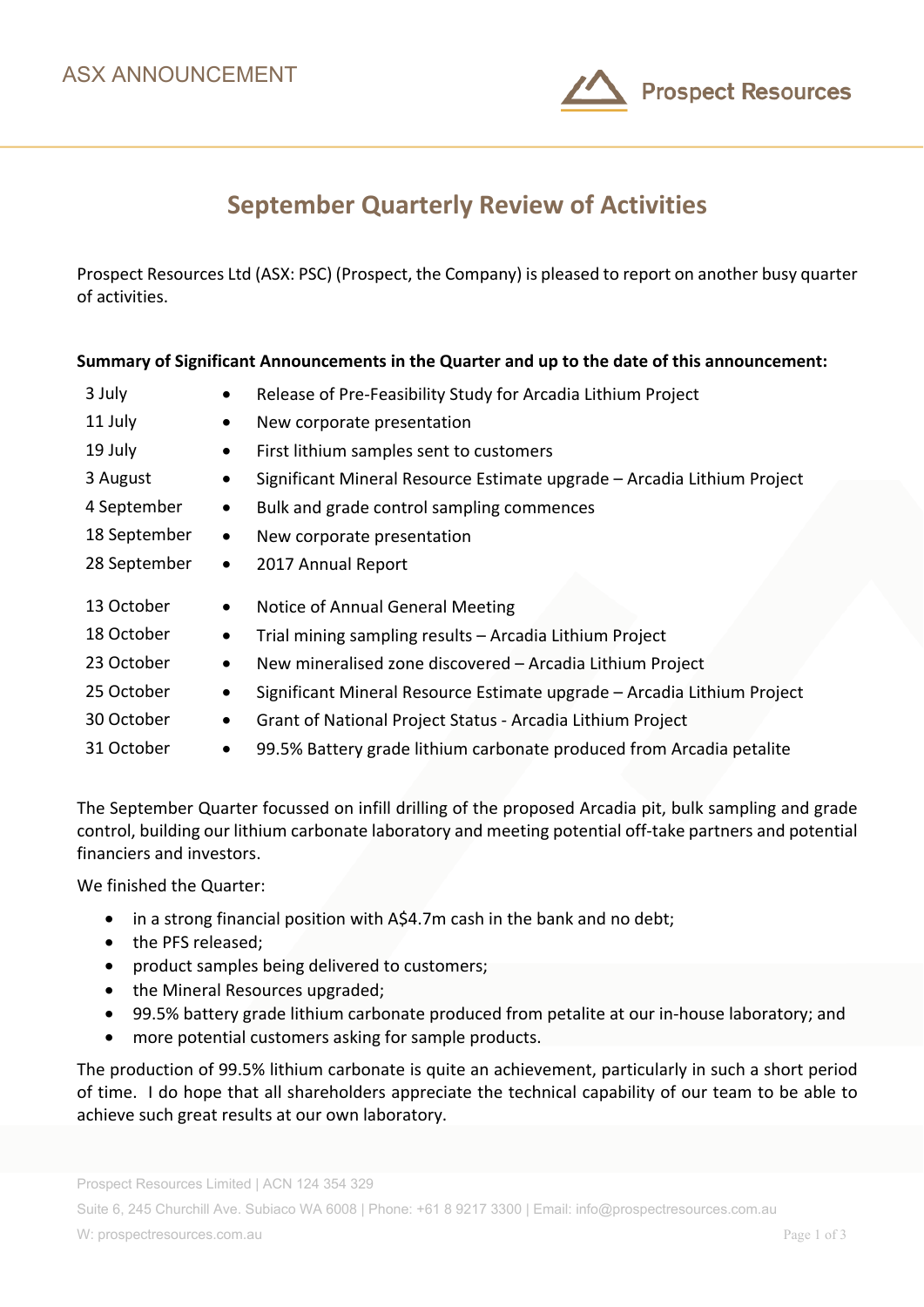

The results from the laboratory scale lithium carbonate are being fed through to the pilot plant design which is expected to be ready for production in late December, giving the Company and potential offtakers valuable knowledge on how to optimise the lithium carbonate process from the Arcadia petalite concentrates.

In addition, we would like to highlight the fact that we are gearing up our laboratory for the mining and processing phase, with technical staff being identified, evaluated and trained. These skills will be critical to optimise both grade control and plant recoveries.

As a company, we are also delighted with the success of the phase 5 drilling regime. Not only did we achieve our aim of upgrading our MRE significantly, but we also discovered a new mineralised zone, now named the Basal pegmatite. This information, along with several thousand additional XRD samples currently being analysed will allow the geological model to be further refined. This in turn is expected to lead to an updated PFS model for the concentrates plant.

## **Other Activities**

## **Farming – Arcadia Surface Rights**

Prospect's first maize crop covering some 80 hectares was harvested during the Quarter. This project forms part of Prospect's ongoing commitment to local stakeholders and communities. These farming operations are expected to provide an additional source of employment within the region and a small source of income to Prospect.

With the imminent arrival of the rains in Zimbabwe the Agricultural section at Arcadia is hard at work with land preparation in anticipation of planting a mixed Maize (corn) and Soya bean crops with a small hectarage of potatoes planned.

## **Option over Good Days Lithium Project**

During the Quarter, the option over the Good Days Lithium Project expired. We continue to work with the vendors to extend this option. Exploration results to date have been encouraging, but further work is required. We continue to carry out low level exploration, with the permission of the vendors whilst we discuss a potential extension to the option term.

Suite 6, 245 Churchill Ave. Subiaco WA 6008 | Phone: +61 8 9217 3300 | Email: info@prospectresources.com.au